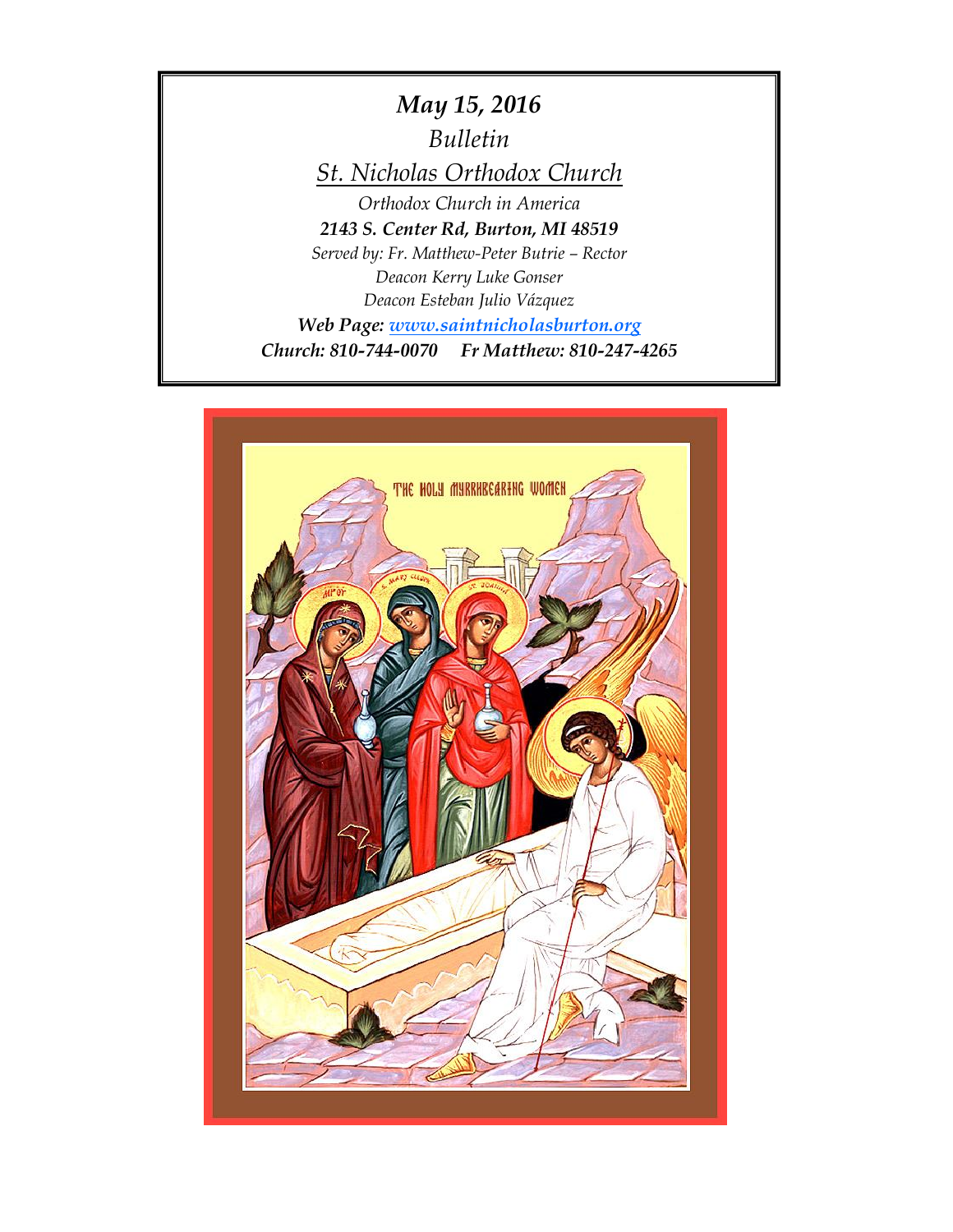**SUNDAY, MAY 15. 2016. 3rd SUNDAY OF PASCHA** — **Tone 2. Ven. Pachomius the Great, Founder of Cœnobitic Monasticism (348 A.D.). Myrrhbearing Women.St. Isaiah, Bishop and Wonderworker of Rostov (1090). The slain Crown Prince Dimitry of Uglich and Moscow (1591). Ven. Isaiah, Wonderworker of the Kiev Caves (1115). Ven. Pachomius—Abbot, and Silvanus, of Nerekhta (1384). Ven. Evfrosin (Euphrosynus), Abbot and Wonderworker of Pskov, and his disciple, Ven. Serapion (Pskov—1481). St. Achilles, Bishop of Larissa (4th c.).** 

## **FIRST ANTIPHON**

Make a joyful noise to God, all the earth! Sing of His name, give glory to His praise! **Through the prayers of the Theotokos, O Savior save us!**

Say to God: How awesome are Thy deeds! So great is Thy power that Thy enemies cringe before Thee! **Through the prayers of the Theotokos, O Savior save us!**

Let all the earth worship Thee and praise Thee! Let it praise Thy name, O Most High! **Through the prayers of the Theotokos, O Savior save us!**

Glory to the Father and to the Son and to the Holy Spirit, now and ever and unto ages of ages. Amen. **Through the prayers of the Theotokos, O Savior save us!**

## **SECOND ANTIPHON**

God be bountiful to us and bless us! Show the light of Thy countenance upon us and have mercy on us! **O Son of God who arose from the dead, save us who sing to Thee: Alleluia!**

That we may know Thy way upon the earth, and Thy salvation among all nations! **O Son of God who arose from the dead, save us who sing to Thee: Alleluia!**

Let the people give thanks to Thee, O God! Let all the people give thanks to Thee! **O Son of God who arose from the dead, save us who sing to Thee: Alleluia!**

Glory to the Father and to the Son and to the Holy Spirit, now and ever and unto ages of ages. Amen. Onlybegotten Son and immortal Word of God, Who for our salvation didst will to be incarnate of the holy Theotokos and ever-virgin Mary, Who without change became man and wast crucified, Who art one of the Holy Trinity, glorified with the Father and the Holy Spirit: O Christ our God, trampling down death by death, save us!

## **THIRD ANTIPHON**

Let God arise, let His enemies be scattered; let those who hate Him flee from before His face. **Troparion:** Christ is risen from the dead, trampling down death by death, and upon those in the tombs bestowing life.

As smoke vanishes so let them vanish; as wax melts before the fire. **Troparion:** Christ is risen from the dead, trampling down death by death, and upon those in the tombs bestowing life.

So the sinners will perish before the face of God; but let the righteous be glad. **Troparion:** Christ is risen from the dead, trampling down death by death, and upon those in the tombs bestowing life.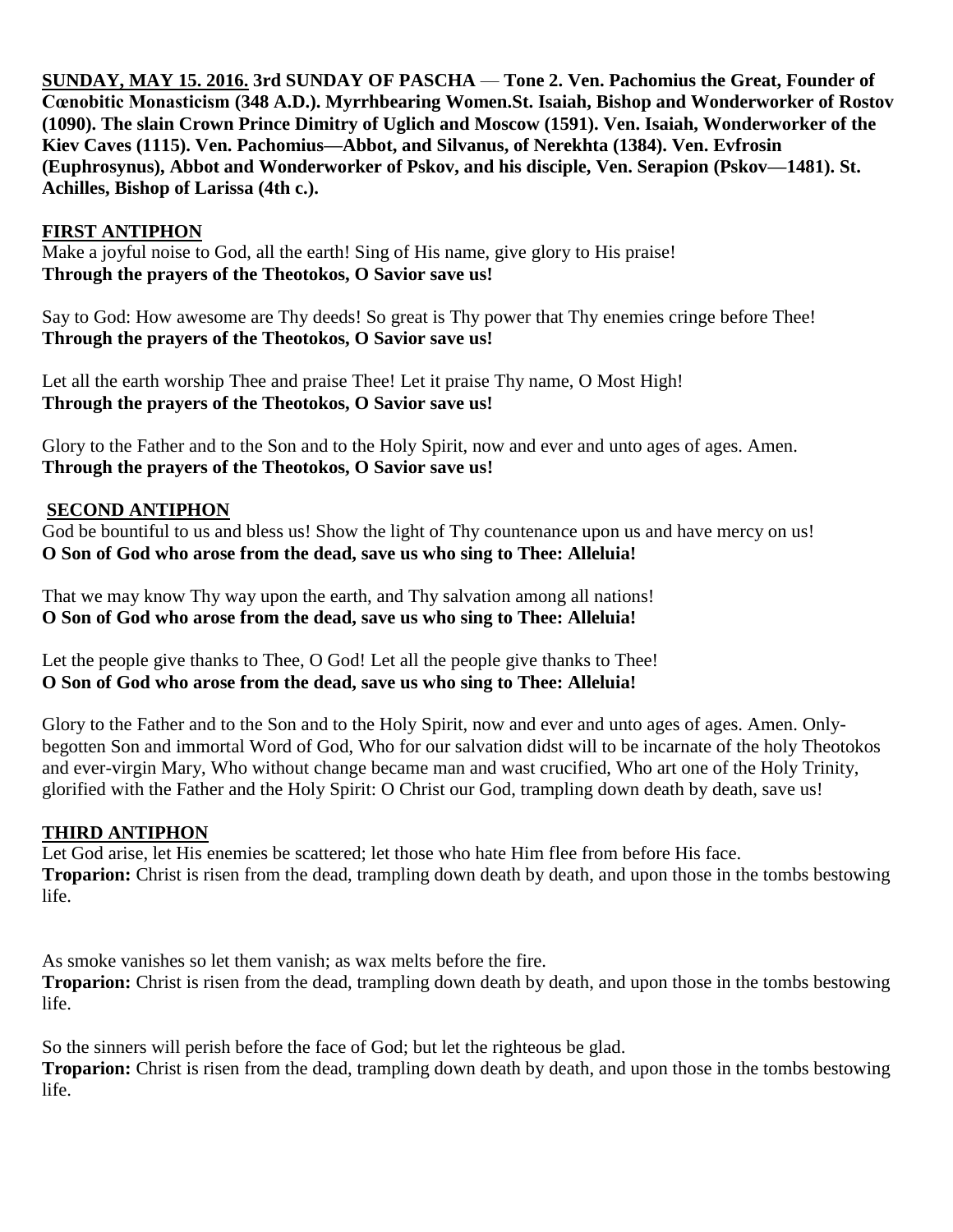This is the day which the Lord has made! Let us rejoice and be glad in it! **Troparion:** Christ is risen from the dead, trampling down death by death, and upon those in the tombs bestowing life.

# **TROPARIA**

**(Tone 2)** When Thou didst descended to death, O Life Immortal, Thou didst slay Hell with the splendor of Thy Godhead. And when from the depths Thou didst raise the dead, all the powers of heaven cried out: O Giver of Life, Christ our God, glory to Thee!

**(Tone 2)** The angel came to the myrrhbearing women at the tomb and said: "Myrrh is meet for the dead, but Christ has shown Himself a stranger to corruption! So proclaim: 'The Lord is risen, granting the world great mercy!"

**(Tone 2)** The noble Joseph, when he had taken down Thy most pure Body from the tree, wrapped it in fine linen and anointed it with spices, and placed it in a new tomb. But Thou didst rise on the third day, O Lord, granting the world great mercy.

**(Tone 4)** In truth you were revealed to your flock as a rule of faith, a model of meekness, and teacher of abstinence, so you won the heights by humility, and riches by poverty, O Holy Father Nicholas, intercede with Christ God to save our souls.

# **KONTAKION**

**(Tone 8)** Thou didst descend into the tomb, O Immortal; Thou didst destroy the power of Death. In victory didst Thou arise, O Christ God, proclaiming Rejoice!" to the myrrhbearing women, granting peace to Thy apostles, and bestowing resurrection on the fallen.

## *The Prokeimenon in the Sixth Tone:* **O Lord, save Thy people / and bless Thine inheritance! v. To Thee, O Lord, will I call. O my God, be not silent to me.**

# **THE READING FROM THE ACTS OF THE HOLY APOSTLES (6:1-7)**

Now in those days, when the number of the disciples was multiplying, there arose a complaint against the Hebrews by the Hellenists, because their widows were neglected in the daily distribution. Then the twelve summoned the multitude of the disciples and said, "It is not desirable that we should leave the word of God and serve tables. Therefore, brethren, seek out from among you seven men of good reputation, full of the Holy Spirit and wisdom, whom we may appoint over this business; but we will give ourselves continually to prayer and to the ministry of the word. And the saying pleased the whole multitude. And they chose Stephen, a man full of faith and the Holy Spirit, and Philip, Prochorus, Nicanor,

Timon, Parmenas, and Nicolas, a proselyte from Antioch, whom they set before the apostles; and when they had prayed, they laid hands on them. Then the word of God spread, and the number of the disciples multiplied greatly in Jerusalem, and a great many of the priests were obedient to the faith.

# *Alleluia, Tone 8*

*v:* **Lord, Thou hast been gracious to Thy land; Thou hast restored the fortune of Jacob.** *v:* **Mercy and truth have met, righteousness and peace have kissed each other.**

**THE HOLY GOSPEL ACCORDING TO SAINT MARK (15:43-16:8)** At that time Joseph of Arimathea, a respected member of the council, who was also himself looking for the kingdom of God, took courage and went to Pilate, and asked for the body of Jesus. And Pilate wondered if he were already dead; and summoning the centurion, he asked him whether he was already dead. And when he learned from the centurion that he was dead, he granted the body to Joseph. And he bought a linen shroud, and taking him down, wrapped him in the linen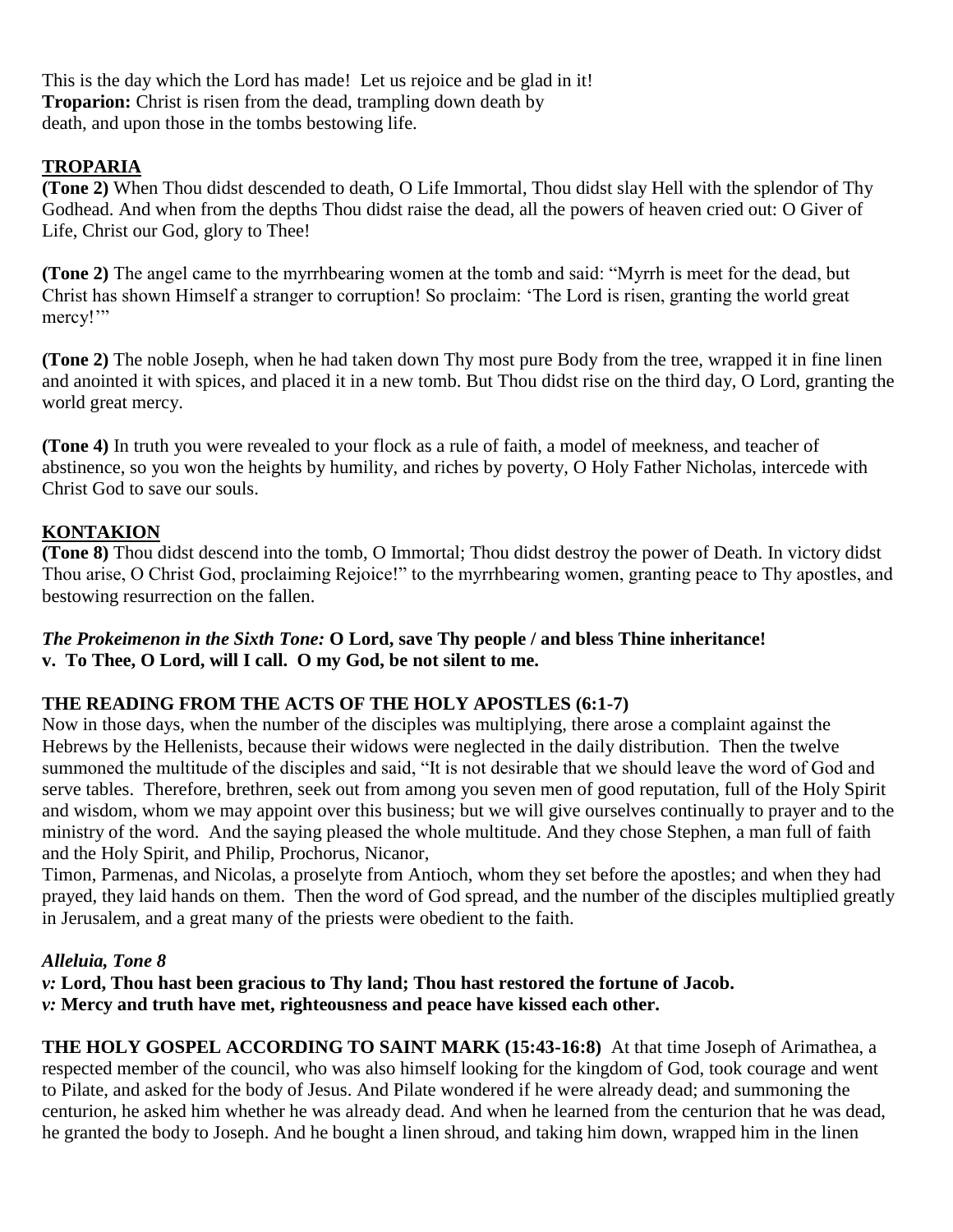shroud, and laid him in a tomb which had been hewn out of the rock; and he rolled a stone against the door of the tomb. Mary Magdalene and Mary the mother of Joses saw where he was laid. And when the sabbath was past, Mary Magdalene, and Mary the mother of James, and Salome, bought spices, so that they might go and anoint him. And very early on the first day of the week they went to the tomb when the sun had risen. And they were saying to one another, "Who will roll away the stone for us from the door of the tomb?" And looking up, they saw that the stone was rolled back; -- it was very large. And entering the tomb, they saw a young man sitting on the right side, dressed in a white robe; and they were amazed. And he said to them, "Do not be amazed; you seek Jesus of Nazareth, who was crucified. He has risen, he is not here; see the place where they laid him. But go, tell his disciples and Peter that he is going before you to Galilee; there you will see him, as he told you." And they went out and fled from the tomb; for trembling and astonishment had come upon them; and they said nothing to any one, for they were afraid.

## **THE HYMN TO THE THEOTOKOS**

The Angel cried to the Lady full of grace: Rejoice, O Pure Virgin! Again I say: Rejoice! Your Son is risen from His three days in the tomb! With Himself He has raised all the dead! Rejoice, all ye people! Shine! Shine! O New Jerusalem! The Glory of the Lord has shone on you! Exult now and be glad, O Zion! Be radiant, O Pure Theotokos, in the Resurrection of your Son!

## **COMMUNION HYMNS**

Receive the Body of Christ; taste the Fountain of Immortality. Alleluia! Alleluia! Alleluia!

Praise the Lord from the heavens, praise Him in the highest! Alleluia! Alleluia! Alleluia!

# **IN PLACE OF "WE HAVE SEEN THE TRUE LIGHT…"**

Christ is risen from the dead, trampling down death by death, and upon those in the tombs bestowing life.

There are eight women who are generally identified as the myrrh-bearers. Each of the four [Gospels](https://orthodoxwiki.org/Gospels) gives a different aspect of the roles of these eight women at the cross and at the tomb on [Easter](https://orthodoxwiki.org/Easter) morning, perhaps since the eight women arrived in different groups and at different times. The eight are[:Mary Magdalene,](https://orthodoxwiki.org/Mary_Magdalene) Mary, the [Theotokos](https://orthodoxwiki.org/Theotokos) (the Virgin Mary), [Joanna](https://orthodoxwiki.org/Joanna) [Salome-](https://orthodoxwiki.org/Salome)Mary the wife of Cleopas (or Alphaeus). [Susanna,](https://orthodoxwiki.org/Susanna_the_Myrrh-Bearer) [Mary of](https://orthodoxwiki.org/Mary_of_Bethany)  [Bethany,](https://orthodoxwiki.org/Mary_of_Bethany) [Martha of Bethany](https://orthodoxwiki.org/Martha_of_Bethany)

Of the eight, the first five are the more prominent and outspoken. The last three are included according to tradition. Five of these women were also very wealthy; the women of means were Mary Magdalene, Joanna, Susanna, and Mary and Martha of Bethany.

A confusing aspect in Gospel references to these women is that two of the Marys had a son named James. Mary, the wife of [Alphaeus,](https://orthodoxwiki.org/Apostle_Alphaeus) was the mother of [James,](https://orthodoxwiki.org/Apostle_James_(son_of_Alphaeus)) one of the Twelv[eApostles;](https://orthodoxwiki.org/Apostles) the Virgin Mary was the step-mother of [James,](https://orthodoxwiki.org/Apostle_James_the_Just) the Lord's brother [\(Matthew](https://orthodoxwiki.org/Gospel_of_Matthew) 13:55, [Galatians](https://orthodoxwiki.org/Galatians) 1:19).

In Western tradition, James, the son of Alphaeus, and James, the Lord's brother, have sometimes been identified as the same person. In Eastern tradition, James, the Lord's brother wa[sBishop](https://orthodoxwiki.org/Bishop) of Jerusalem from 30-62 AD and never left the vicinity of Jerusalem. He is the James who rendered the decision of the council of Jerusalem in 48 AD (Acts 15:13-19). Eastern Tradition links James, the son of Alphaeus, with [evangelism](https://orthodoxwiki.org/Evangelism) abroad, especially in Egypt where he was [martyred.](https://orthodoxwiki.org/Martyr)

One helpful tip that can clear up the confusion between these two Marys is the passage that refers to the Virgin Mary as the mother of James and Joseph (Matthew 13:55). This Joseph is also called *Barsabas*, *Justus*, and *Judas* [\(Acts](https://orthodoxwiki.org/Acts_of_the_Apostles) 1:23 and 15:22). Therefore, in Matthew 27:56, the women looking on from afar at the cross were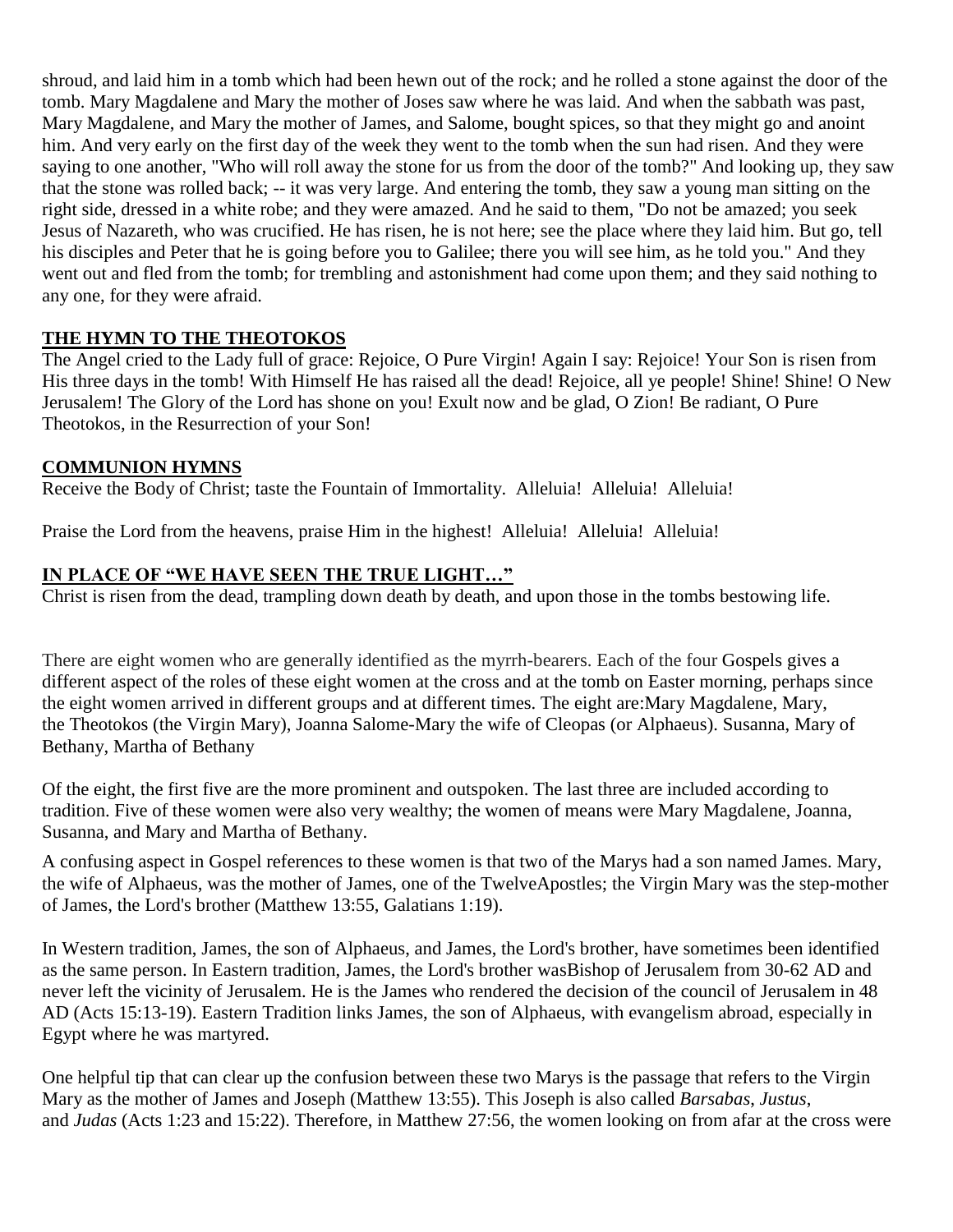Mary Magdalene, the Virgin Mary (that is, Mary the mother of James and Joseph), and [Salome](https://orthodoxwiki.org/Salome) (the wife of [Zebedee](https://orthodoxwiki.org/Zebedee) and the Virgin Mary's step-daughter).

Matthew refers to Mary Magdalene and "the other Mary," who is probably the Virgin Mary also from the context (Matthew 27:61 and 28:1). Such [Church Fathers](https://orthodoxwiki.org/Church_Fathers) as St. [Gregory of Nyssa](https://orthodoxwiki.org/Gregory_of_Nyssa) and St. [Gregory Palamas](https://orthodoxwiki.org/Gregory_Palamas) support this interpretation. Similarly, St. Gregory of Nyssa identifies "Mary, the mother of James" [\(Mark](https://orthodoxwiki.org/Gospel_of_Mark) 16:1 and [Luke](https://orthodoxwiki.org/Gospel_of_Luke) 24:10) as the Virgin Mary also.

These eight women had been together a lot during Jesus' three-year public ministry. Mary Magdalene, Joanna, Susanna, and others (Luke 8:3) are described as providing for Jesus out of their possessions (that is, acting as [deaconesses\)](https://orthodoxwiki.org/Deaconess). These same women had faithfully followed him from Galilee and had come up with him to Jerusalem (Matthew 27:55, Mark 15:40-41, and Luke 23:55).

May 15, 2016



## **CANDLE INTENTIONS FOR THE HEALTH AND BLESSINGS OF**

| Health & God's Blessings to Thomas & Christopher (May, 9) Panoff                                                                                                                                                                                                                                                               |  |
|--------------------------------------------------------------------------------------------------------------------------------------------------------------------------------------------------------------------------------------------------------------------------------------------------------------------------------|--|
|                                                                                                                                                                                                                                                                                                                                |  |
|                                                                                                                                                                                                                                                                                                                                |  |
|                                                                                                                                                                                                                                                                                                                                |  |
| God's Blessings & Good health for all mothers, grandmothers, Godmother's<br>and aunts of our parish <i>manufacture and</i> aunts of our parish <i>manufacture and</i> aunts of our parish <i>manufacture</i> and aunts of our parish <i>manufacture</i> and aunts of our parish <i>manufacture</i> and <b>and</b> and <b>a</b> |  |
|                                                                                                                                                                                                                                                                                                                                |  |
| Health & God's Blessings Fr. Matthew and family on the $21st$ anniversary of                                                                                                                                                                                                                                                   |  |
|                                                                                                                                                                                                                                                                                                                                |  |
| Fr. Joe, Fr. Moses, Fr. Lavrenty, Deacon Anthony, Deacon Julio, Aaron,                                                                                                                                                                                                                                                         |  |
| Gloria, Laurie, Walt & Zina, Dorothy, Jeanette, Reggie, Ruth, Stojan & Mira,                                                                                                                                                                                                                                                   |  |
|                                                                                                                                                                                                                                                                                                                                |  |
| <b>ETERNAL LIGHT AT THE ALTAR (May, 8)</b>                                                                                                                                                                                                                                                                                     |  |
|                                                                                                                                                                                                                                                                                                                                |  |
|                                                                                                                                                                                                                                                                                                                                |  |
| <b>CANDLE INTENTIONS FOR ALL THOSE IN BLESSED REPOSE</b>                                                                                                                                                                                                                                                                       |  |
|                                                                                                                                                                                                                                                                                                                                |  |
|                                                                                                                                                                                                                                                                                                                                |  |
| Blessed Repose for all deceased mothers, grandmothers, Godmothers & aunts                                                                                                                                                                                                                                                      |  |
|                                                                                                                                                                                                                                                                                                                                |  |
| Mildred, Katherine, Dilba, Angelina, Luba, Mary, Flossie, Mary, Vera,                                                                                                                                                                                                                                                          |  |
|                                                                                                                                                                                                                                                                                                                                |  |
|                                                                                                                                                                                                                                                                                                                                |  |
| <b>ETERNAL LIGHT</b>                                                                                                                                                                                                                                                                                                           |  |
|                                                                                                                                                                                                                                                                                                                                |  |
|                                                                                                                                                                                                                                                                                                                                |  |

ကြီးေ ဝဆိုလ ဝဆိုလ္ ဝဆိုလ္ ဝဆိုလ္ ဝဆိုလ္ ဝဆိုလ္ ဝဆိုလ္ ဝဆိုလ္ ဝဆိုလ္ ဝဆိုလ္ ဝဆိုလ္ ဝဆိုလ္ ဝဆိုလ္ ဝဆိုလ္

Welcome all of our friends and visitors to St. Nicholas! Please join us for fellowship, coffee and donuts in our parish hall.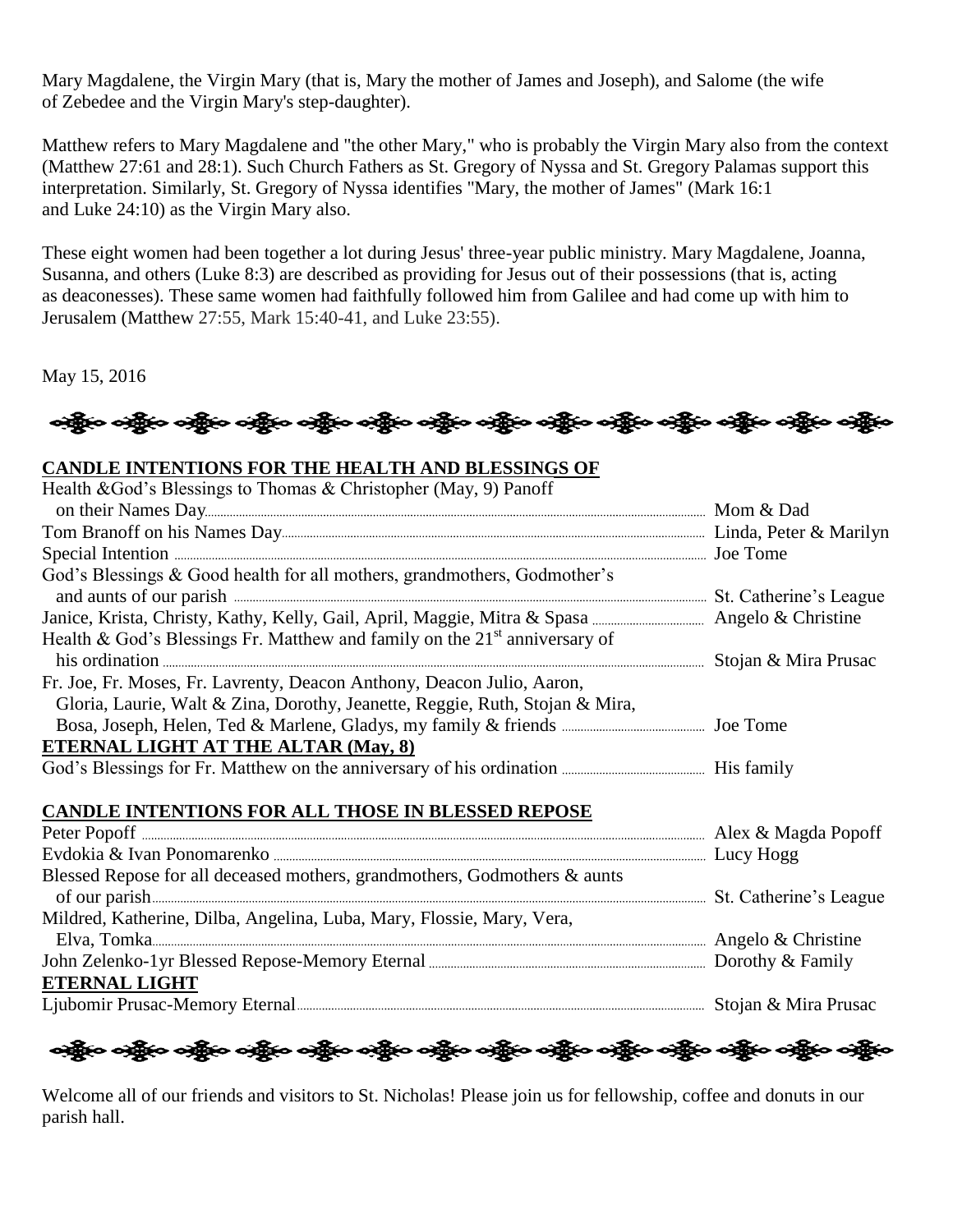# **CHARITY MINISTRIES**

**HOPE IN A BOX** is collecting Bar and Hand Soap for the month of May. Place the items in the Blue Box in the hall. Catholic Charities Community Closet will distribute the items.

**FOOD DRIVE** Place non-perishable food items in the other blue box in the hall.

## **NORTH END SOUP KITCHEN We serve on Thursday, June 2 from 9 am to 1 pm.**

**PROSHPORA BAKERS** we are in need of Prosphora for the Divine Liturgy. If you are able to make we would appreciate four (4) loaves at a time.

**MIDDLE EASTERN LUNCHEON & BAKE SALE** at St. George on Thursday, May 26 from 11 am to 2:30 pm. Cost is \$10 per person. Please see the fliers for the luncheon on the tables in our parish hall.

**LAY DELEGATE** The Diocesan conference will be held on Saturday, June 25 at the Holiday Inn Gateway. If you would like to serve as a lay delegate or would like to nominate an individual(s), please contact the parish office.

**MACEDONIAN OPEN** The 36th Macedonian Open Golf Scramble will be held this year on Monday, June 20th at the Davison Country Club. Once again that is the Monday after Father's Day and would make a great Father's Day gift. Everyone is encouraged to help out in any way they can. There are many sponsorship opportunities for Families and individuals who would like to support the event, from signs wishing "good luck" to signs "in memory" of a loved one. A sign sponsorship is a great advertising opportunity for any business. Whether it's for your business or one that you frequent, we encourage everyone to participate in getting new sign sponsors this year. The Macedonian Open raised over \$19,000 for the Church last year and is hopeful for an even bigger and better turnout this year. If you have any questions or know of someone who would like to help, please contact Angelo Panoff, Christine Panoff, Linda Branoff, George Branoff or Chris Nedanis. Please look for the flyers that will be available on our website, in the monthly Bulletin and in the Church Hall following today's service. Feel free to take a few extra flyers and pass them around.

**MEMORIAL DAY GRAVE BLESSINGS** the schedule has been posted in the May bulletin. If you have a loved one at a cemetery other than what is listed, please call the parish office by Friday, May 20 if you would like for Father to bless your loved ones grave.

#### *Schedule of services and events for the week of May 15:*

| Today                      |                                                 |
|----------------------------|-------------------------------------------------|
| $2:00 \text{ pm}$          | Marriage of Angela Bakousidis and Joseph Murphy |
| Monday, May 16<br>$6-8$ pm | Book Club @ St. George                          |
| Wednesday, May 18          |                                                 |
| $9:00 \text{ am}$          | Divine Liturgy                                  |
| $11:00$ am                 | <b>Adult Education</b>                          |